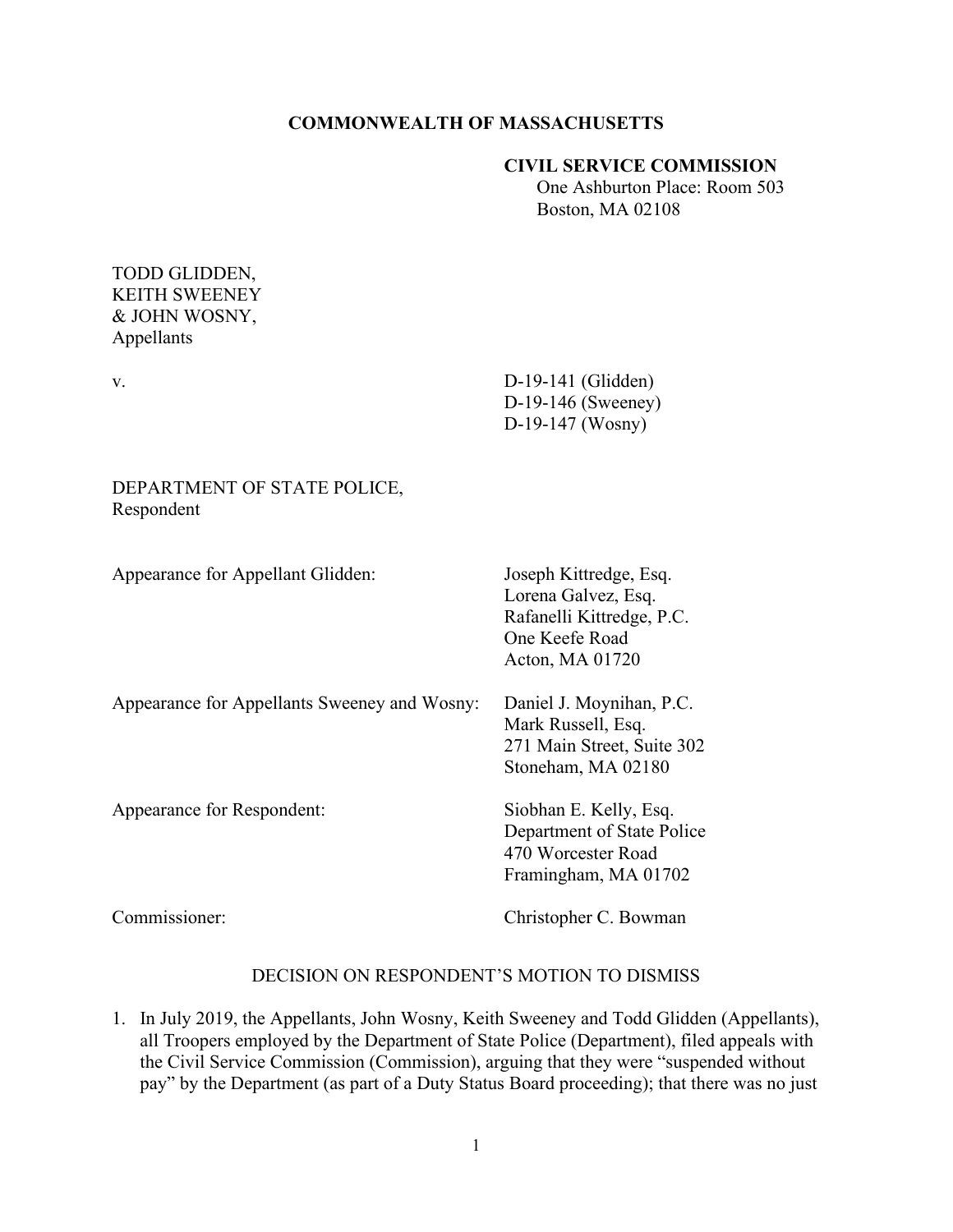cause for said suspension and that the Department failed to follow procedural requirements of the civil service law.

- 2. On, July 23, 2019, the Department filed a Motion to Dismiss with the Commission, arguing in part that the Commission lacks jurisdiction to hear the appeal as, according to the Department, the underlying matters do not fall within the limited grant of authority to the Commission under G.L. c. 22C, s. 13.
- 3. The Appellants filed oppositions arguing, in part, that the Commission, for the same reasons articulated by the Commission in [Reger et al v. Dep't of State Police](https://www.mass.gov/files/documents/2019/03/28/Reger_Crespi_Adams_Russell_032819_1.pdf) 32 MSCR 212 (2019) including the [Commission's decision on reconsideration,](https://www.mass.gov/files/documents/2019/05/09/Reger_Crespi_Adams_Russell_050919.pdf) 32 MCSR 136 (2019) does have jurisdiction to hear these appeals. The Commission's decision in Reger et al was appealed to the Superior Court and was pending a decision at that time
- 4. Both parties, as part of their written submissions, asked that the Commission take administrative notice of the above-referenced decisions, which I did.
- 5. Subsequent to the completion of multiple days of hearing regarding the instant appeals, but prior to the submission of post-hearing briefs, the Superior Court, in Dep't of State Police v. [Civ. Serv. Comm'n & Reger et al,](https://www.mass.gov/doc/reger-crespi-adams-russell-v-department-of-state-police-related-superior-court-decision-52820/download) Suffolk Sup. Crt. No. 2019-1370-G (2020), allowed the Department's judicial appeal, stating in part that: "The Legislature has specifically authorized Commission review of Trial Boards, but not decisions of Duty Status Boards" and further stated in part that "... The Commission does not have jurisdiction to hear appeals of Duty Status Board decisions."
- 6. In light of this recent Superior Court decision, which involves the same jurisdiction issues as the instant appeals, I provided the Department with the opportunity to submit a renewed motion to dismiss and for the Appellants to file a reply. The Department subsequently filed a renewed Motion to Dismiss and the Appellants did not file a reply.

## *Analysis*

 The Department's renewed motion to dismiss these appeals comes to the Commission on the heels of a recent judicial decision which seeks to reconcile the unique statutory relationship between the broad disciplinary authority of the Colonel of the Massachusetts State Police over State Troopers under his/her command (G.L.c. 22C §§ 1,10 & 43) with appellate rights granted to State Troopers pursuant to Civil Service Law (G.L. c. 31, §§ 41-45). State Troopers are not "civil service employees" as defined by G.L. c. 31,§ 1. See G.L.c. 22C, § 10. State Troopers are granted the right to appeal certain discipline imposed on them for de novo review by the Commission pursuant to a specific provision of Chapter 22C which provides:

"*Any uniformed member of the state police who has served for 1 year or more and against whom charges have been preferred shall be tried by a trial board to be appointed by the colonel or, at the request of the officer, may be tried by a board consisting of the colonel. Any person aggrieved by the finding of such a trial board may appeal the decision of the trial board under sections 41 to 45 inclusive of chapter 31.* A uniformed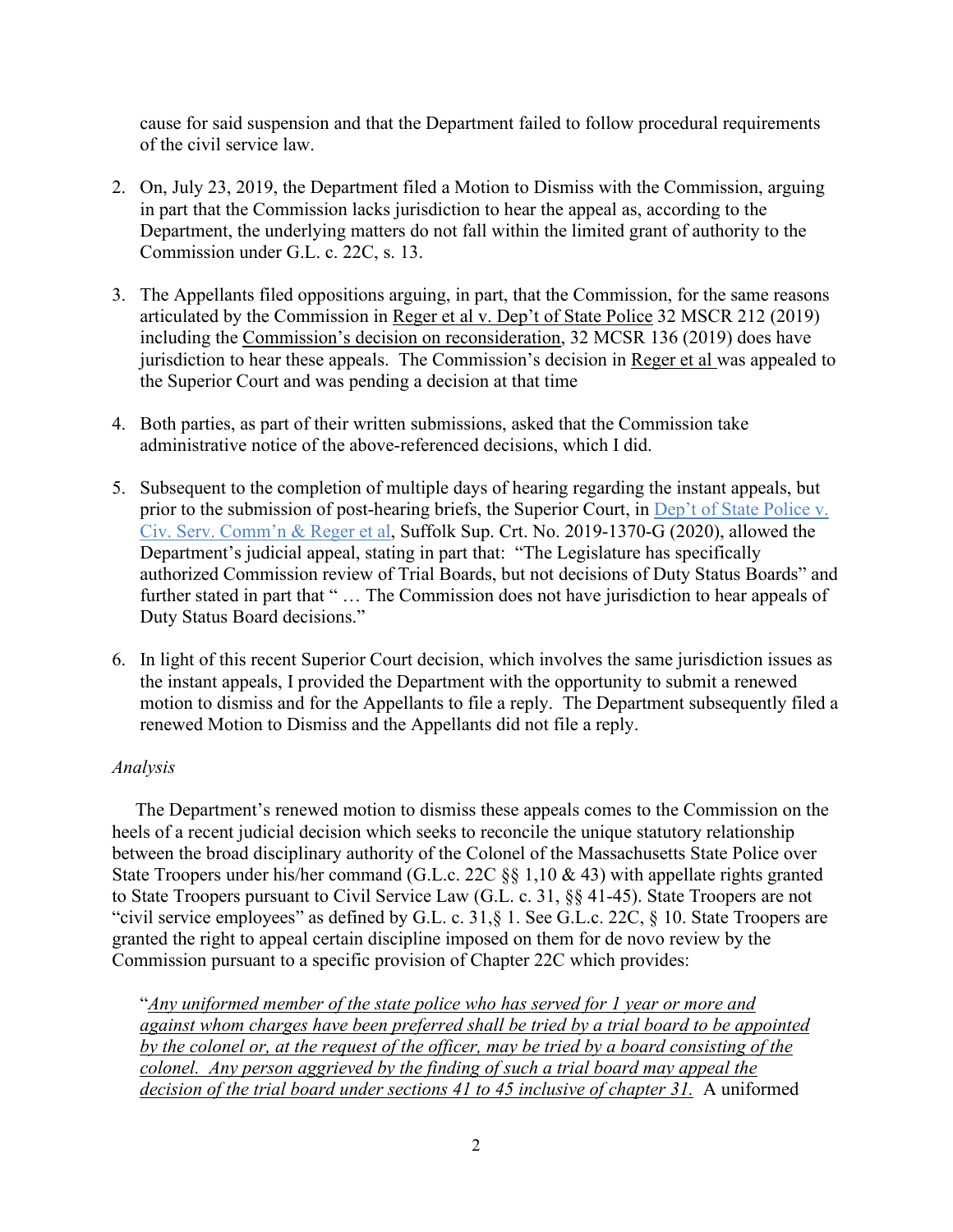officer of the state police who has been dismissed from the force after trial before such a trial board, or who resigns while charges to be tried by a trial board are pending against him, shall not be reinstated by the colonel."

### G.L.c.22C, §13 (*emphasis added*).

.

Chapter 22C, § 3 and § 43 authorize the Colonel of the State Police to make rules, regulations and orders governing the operation of the Department and the supervision and control of its officers. Pursuant to that authority, the Department promulgated "Regulations Establishing Disciplinary Procedures and Temporary Relief from Duty" that establish the process through which the Colonel may act to impose good order and discipline within the Department.

- Sections 6.4 through 6.9 of the regulations establish the process for "Trial Boards" convened pursuant to G.L.c.22C,§13, *infra,*. The Trial Board is "analogous to a military court martial". See Burns v. Commonwealth, 430 Mass. 444, 448 n.6 (1999). After an officer against whom charges have been preferred is provided an opportunity to be heard, represented by counsel, present evidence and cross-examine witnesses, the Trial Board makes a finding of "guilty" or "not guilty" and, if guilty, recommends the discipline to be meted out, subject to approval by the Colonel, which may include discharge, suspension, reduction in rank as well as a variety of other sanctions specific to the State Police, such as reassignment or forfeiture of accrued leave, detail opportunities and overtime. An officer aggrieved by a finding of the Trial Board may appeal to the Commission as provided by G.L.c.22C, §13, *infra*.
- Section 6.2 of the regulations establishes an alternative procedure for addressing the "Duty Status" of officers who, among other things, are the subject of criminal proceedings, domestic abuse proceedings and other violations of Department procedures and orders. After hearing before a "Duty Status Board", the board is authorized to recommend, subject to the Colonel's approval, whether to retain the officer on full duty, restricted duty or suspension with or without pay. An officer who is aggrieved by a finding under G.L.c.22C, §43 may appeal that decision for judicial review by the Superior Court as provided by that statute. If and when charges are ultimately preferred, the officer may request a Trial Board under G.L.c.22C, §13.

 In Reger et al, the Superior Court vacated the Commission's decision to take jurisdiction over an appeal from a group of State Troopers who had been suspended indefinitely without pay after a "Duty Status" hearing, but before formal "charges" had been "preferred" and a Trial Board decision had been made. In its opinion, the Superior Court rejected the Commission's conclusion that the indefinite suspension violated the officers' rights to a "pre-deprivation" administrative hearing under G.L c. 31, § 41 and was an unlawful use of G.L. c. 22C "duty status" hearings to make an end run around the officer's right to rectify such procedural irregularities by appeal to the Commission under G.L.c.31,  $\S 41 \& \S 43$ . The Superior Court held that (1) the question as to when the Commission had subject matter jurisdiction to hear the appeals was a question of statutory interpretation of G.Lc.22C, to be decided de novo by the Court; (2) since the Department, not the Commission, is the agency charged with enforcement of Chapter 22C, the